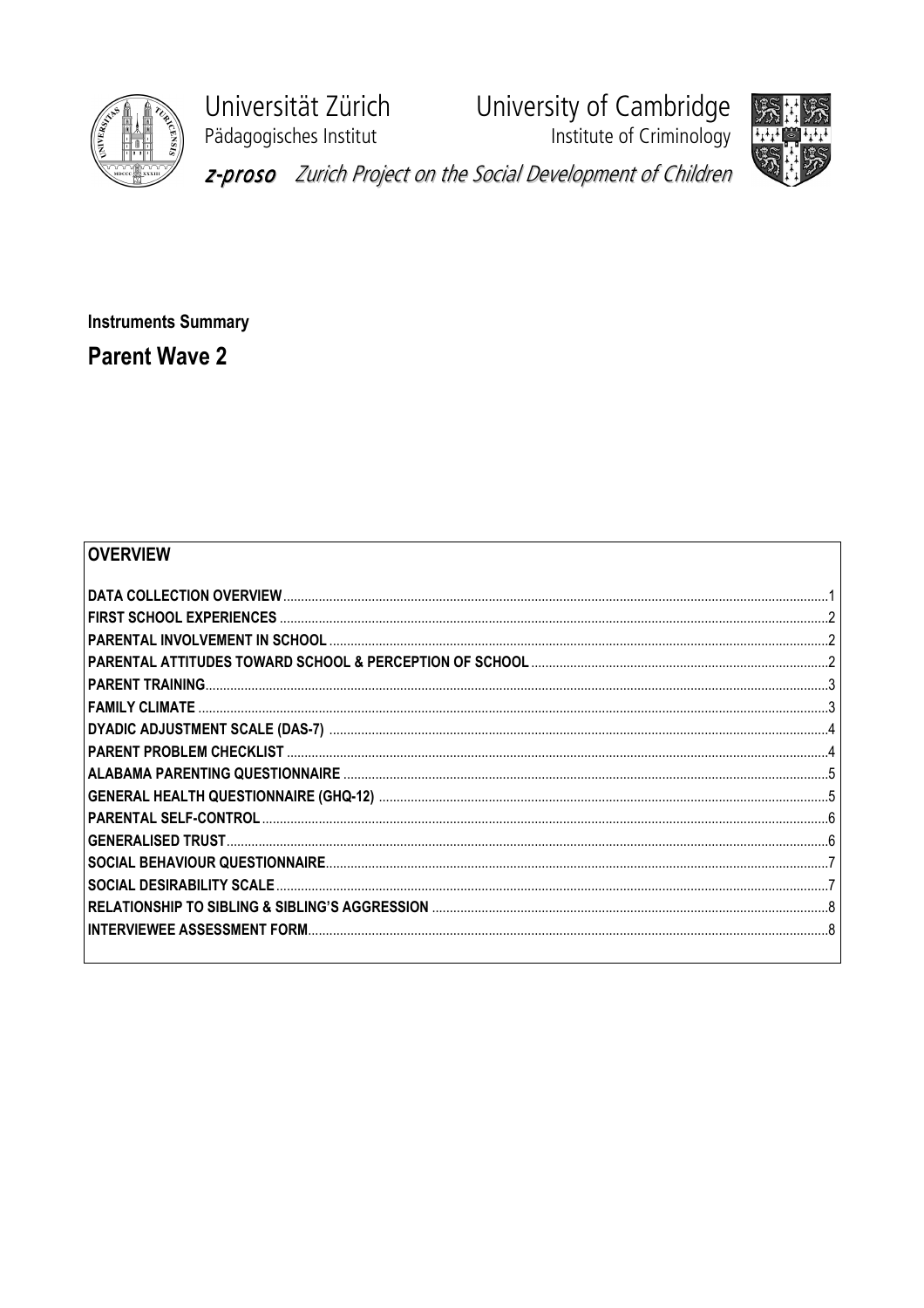| <b>Data Collection Overview</b>                 |                                                                                                                                                                                                                                                   |
|-------------------------------------------------|---------------------------------------------------------------------------------------------------------------------------------------------------------------------------------------------------------------------------------------------------|
| <b>Interview Languages</b>                      | German / Swiss-German<br>Albanian<br>$\bullet$<br>English<br>٠<br>Italian<br>$\bullet$<br>Portuguese<br>Serbian / Bosnian / Croatian (new: only one Serbo-Croatian Version)<br>$\bullet$<br>Spanish<br>Tamil<br>$\bullet$<br>Turkish<br>$\bullet$ |
| <b>Interviewee</b>                              | In most cases the same person as in the preceding wave, i.e., the target child's primary caregiver.                                                                                                                                               |
| <b>Interview Setting</b>                        | Computer-aided personal face-to-face interviews, usually at interviewee's home.                                                                                                                                                                   |
| <b>Fieldwork</b>                                | 25.08.2005 - 21.02.2006                                                                                                                                                                                                                           |
| <b>Number of Completed</b><br><b>Interviews</b> | 1192                                                                                                                                                                                                                                              |
| <b>Interview Duration</b><br>(Median)           | 49:12 minutes                                                                                                                                                                                                                                     |

Note **Instruments are listed in the same order as in the questionnaire**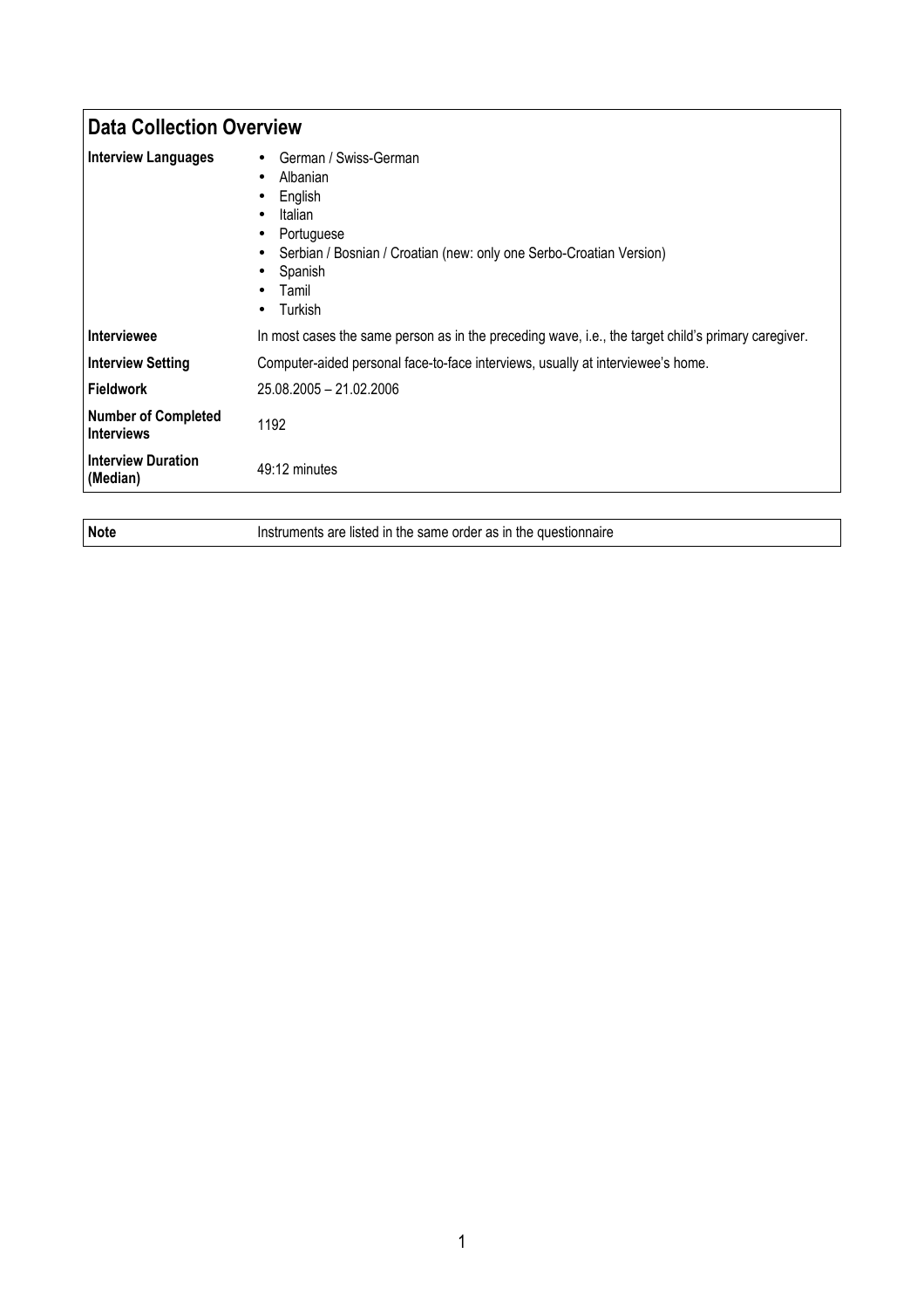| <b>First School Experiences</b>                   |                                                                                                                              |
|---------------------------------------------------|------------------------------------------------------------------------------------------------------------------------------|
| Source/Developer                                  | z-proso Project Team                                                                                                         |
| <b>Description</b>                                | A brief assessment of the target child's experiences at school.                                                              |
| <b>Measured Concepts/</b><br><b>Subdimensions</b> | Liking of school/homework<br>Problems experienced<br>School achievement<br>Relationship to teacher<br>٠                      |
| <b>Number of Items</b>                            | 5                                                                                                                            |
| <b>Response Categories</b>                        | 10-point Likert scale (from "fully true" to "fully untrue")<br>$\bullet$<br>Multiple answer options for experienced problems |
| Administration<br><b>History</b>                  | Wave 2                                                                                                                       |

| <b>Parental Involvement in School</b>   |                                                                        |
|-----------------------------------------|------------------------------------------------------------------------|
| Source/Developer                        | z-proso Project Team                                                   |
| <b>Description</b>                      | Measures type and frequency of parents' contacts to school and teacher |
| Number of Items                         |                                                                        |
| <b>Administration</b><br><b>History</b> | Wave 2                                                                 |

| <b>Parental Attitudes toward School &amp; Perception of School</b> |                                                                                                                                                                                                                             |
|--------------------------------------------------------------------|-----------------------------------------------------------------------------------------------------------------------------------------------------------------------------------------------------------------------------|
| Source/Developer                                                   | z-proso Project Team                                                                                                                                                                                                        |
| <b>Description</b>                                                 | Measures several relevant dimensions of parent's attitudes toward school as well as their perception<br>thereof.                                                                                                            |
| <b>Measured Concepts/</b><br><b>Subdimensions</b>                  | Overall satisfaction with school<br>Involvement in school<br>Trust in teacher<br>Perceived self-efficacy as to school issues<br><b>Educational aspirations</b><br>Perception of (target child's relationship to) classmates |
| <b>Number of Items</b>                                             | 16                                                                                                                                                                                                                          |
| <b>Response Categories</b>                                         | 10-point Likert scale (from "fully true" to "fully untrue")                                                                                                                                                                 |
| <b>Item Example</b>                                                | "I fully trust that my child's teacher is doing a good job."                                                                                                                                                                |
| <b>Administration</b><br><b>History</b>                            | Wave 2                                                                                                                                                                                                                      |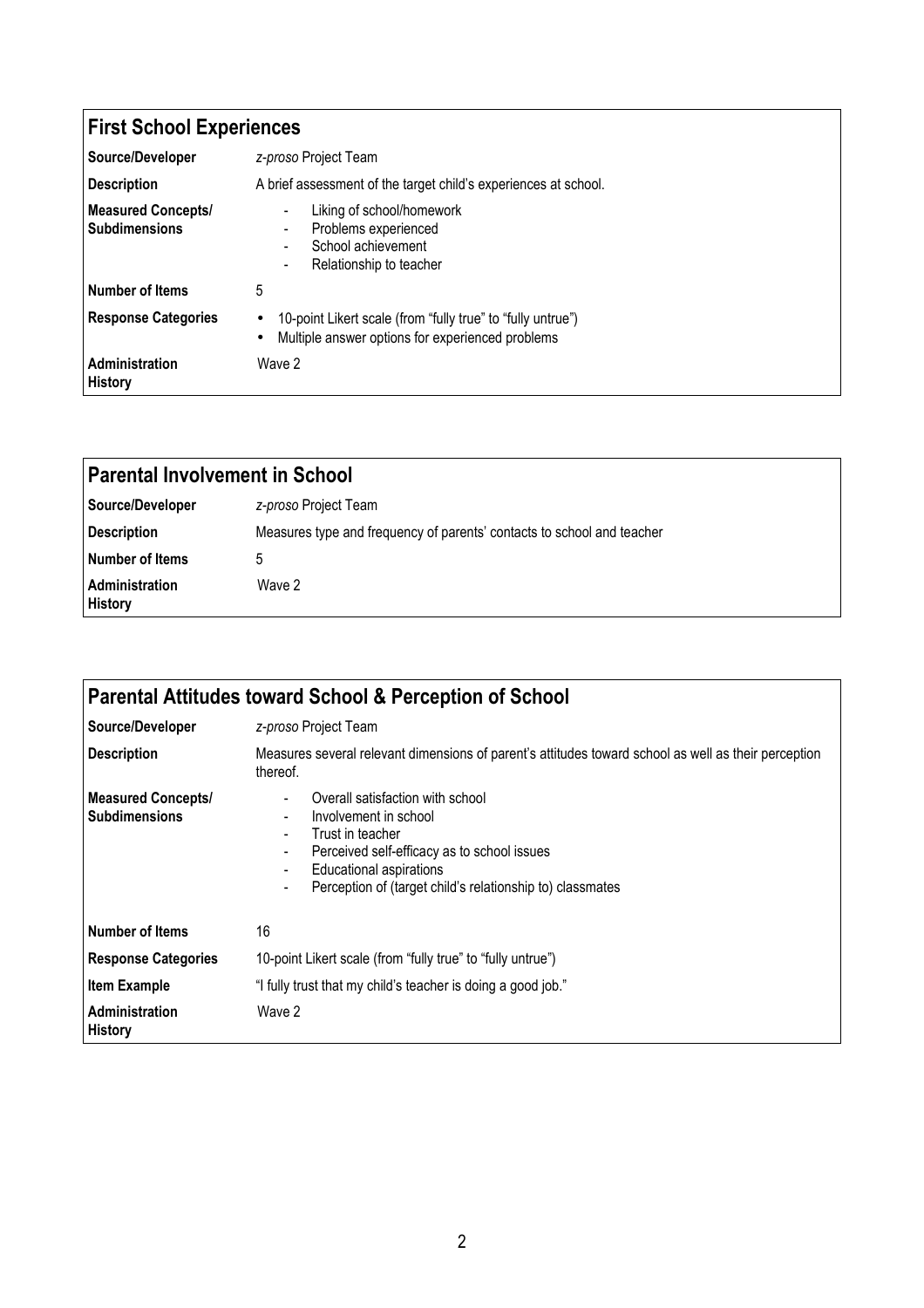| <b>Parent Training</b>                            |                                                                                                                                                                                                                                                                                                                                                                                                                                                                                                                                                                                                                                                                                                         |
|---------------------------------------------------|---------------------------------------------------------------------------------------------------------------------------------------------------------------------------------------------------------------------------------------------------------------------------------------------------------------------------------------------------------------------------------------------------------------------------------------------------------------------------------------------------------------------------------------------------------------------------------------------------------------------------------------------------------------------------------------------------------|
| Source/Developer                                  | z-proso Project Team                                                                                                                                                                                                                                                                                                                                                                                                                                                                                                                                                                                                                                                                                    |
| <b>Description</b>                                | A comprehensive inventory of parent-training courses attended since the target child's birth. For<br>$\bullet$<br>each course respondents are asked when they attended it, how many times they attended it<br>(dosage), whether they liked it, and whether they think it was useful. If a parent attended a "Triple<br>P" course they are also asked of what standard elements of the programme they make use at<br>home.<br>Parents who were offered to participate in one of z-ok's free "Triple P" courses, and who actually<br>$\bullet$<br>did not, are asked for the reasons of their non participation.<br>The introductory question assesses from whom parenting has been learned.<br>$\bullet$ |
| <b>Measured Concepts/</b><br><b>Subdimensions</b> | Sources of parenting knowledge<br>٠<br>5 domains of parent training courses:<br>$\bullet$<br>Pregnancy and infancy<br>$\bullet$<br>Parenting<br>Family life<br>Being a mother\a father<br>Special courses for immigrant mothers<br>Reasons for non-participation in Triple P<br>$\bullet$                                                                                                                                                                                                                                                                                                                                                                                                               |
| <b>Number of Items</b>                            | 1 intro question<br>Up to 34 types of courses, each followed by 4 follow-up questions<br>2 questions related to Triple P non-participation                                                                                                                                                                                                                                                                                                                                                                                                                                                                                                                                                              |
| Administration<br><b>History</b>                  | Wave 2                                                                                                                                                                                                                                                                                                                                                                                                                                                                                                                                                                                                                                                                                                  |

| <b>Family Climate</b>            |                                                                       |
|----------------------------------|-----------------------------------------------------------------------|
| Source/Developer                 | Peterborough study (P.O. Wikström)                                    |
| Description                      | A short assessment of family conflict                                 |
| Number of Items                  |                                                                       |
| <b>Response Categories</b>       | 5-point Likert scale (from "very much disagree" to "very much agree") |
| <b>Item Example</b>              | "We are a happy family and like each other a lot."                    |
| Administration<br><b>History</b> | Wave 1, Wave 2, Wave 3                                                |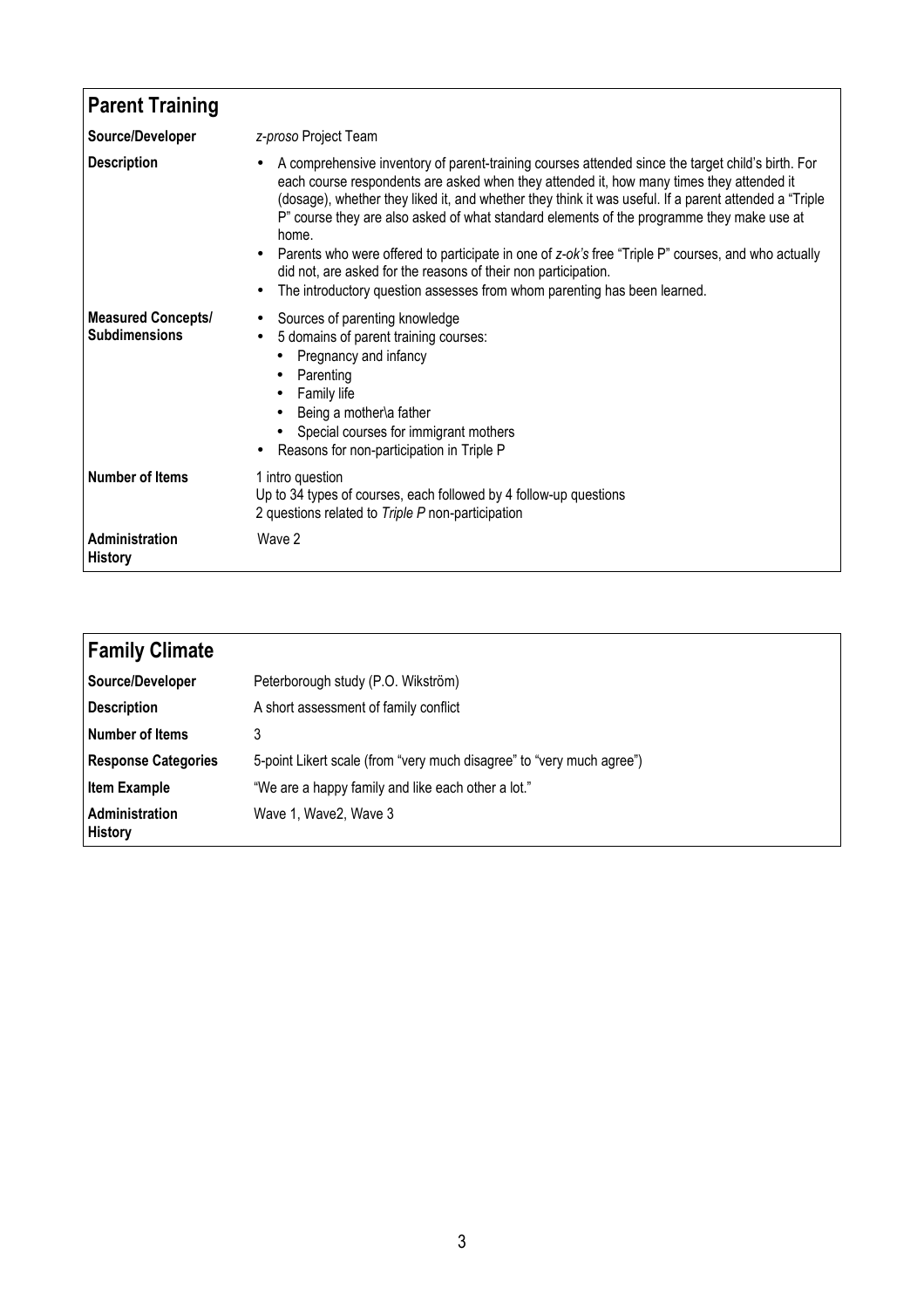| Dyadic Adjustment Scale (DAS-7)                   |                                                                                                                                                                                                                                                                                                                                                                                                                                                                               |
|---------------------------------------------------|-------------------------------------------------------------------------------------------------------------------------------------------------------------------------------------------------------------------------------------------------------------------------------------------------------------------------------------------------------------------------------------------------------------------------------------------------------------------------------|
| Source/Developer                                  | G. B. Spanier<br>$\bullet$<br>Spanier, G. B. (1976). "Measuring Dyadic Adjustment: New Scales for Assessing the Quality of<br>Marriage and Similar Dyads", Journal of Marriage and the Family, 38 (1), 15-28.<br>Sharpley, C. F. & Rogers, H. J. (1984). Preliminary validation of the abbreviated Spanier dyadic<br>adjustment scale: Some psychometric data regarding a screening test of marital adjustment",<br>Educational and Psychological Measurement, 44, 1045-1049. |
| <b>Description</b>                                | A short assessment of harmony between the parents of the target child.                                                                                                                                                                                                                                                                                                                                                                                                        |
| <b>Measured Concepts/</b><br><b>Subdimensions</b> | <b>Dyadic Consensus</b><br><b>Dyadic Cohesion</b><br><b>Dyadic Satisfaction</b>                                                                                                                                                                                                                                                                                                                                                                                               |
| <b>Response Categories</b>                        | Consensus & cohesion:<br>$\bullet$<br>6-point Likert scale (from "never" to "always"/"more than once a day")<br>Satisfaction:<br>7-point Likert scale (from "extremely unhappy" to "perfect")                                                                                                                                                                                                                                                                                 |
| Number of Items                                   |                                                                                                                                                                                                                                                                                                                                                                                                                                                                               |
| <b>Item Example</b>                               | "How often would you say the following events occurred during the last year between you and your<br>mate?: Calmly discuss something together" (Cohesion)                                                                                                                                                                                                                                                                                                                      |
| Administration<br><b>History</b>                  | Wave 2                                                                                                                                                                                                                                                                                                                                                                                                                                                                        |

| <b>Parent Problem Checklist</b>            |                                                                                                                                                                                                            |
|--------------------------------------------|------------------------------------------------------------------------------------------------------------------------------------------------------------------------------------------------------------|
| Source/Developer                           | The Parent Problem Checklist (Dadds & Powell, 1991).                                                                                                                                                       |
| <b>Description</b>                         | This scale is designed to measure the extent of conflict between parents related to childrearing issues<br>as well as the parents' ability to cooperate and work together in family management.            |
| Measured Concepts/<br><b>Subdimensions</b> | Disagreement over rules and discipline for child misbehaviour<br>٠<br>Degree of open conflict over child-rearing issues<br>Extent to which parents undermine each other's relationship with their children |
| <b>Response Categories</b>                 | 5-point Likert scale (from "not a problem" to "a very big problem")                                                                                                                                        |
| Number of Items                            | 16                                                                                                                                                                                                         |
| <b>Item Example</b>                        | "Please tell me to what extent this issue has been a problem for you and your partner over the past four<br>weeks: Disagreement over what is naughty behaviour."                                           |
| <b>Administration</b><br><b>History</b>    | Wave 2                                                                                                                                                                                                     |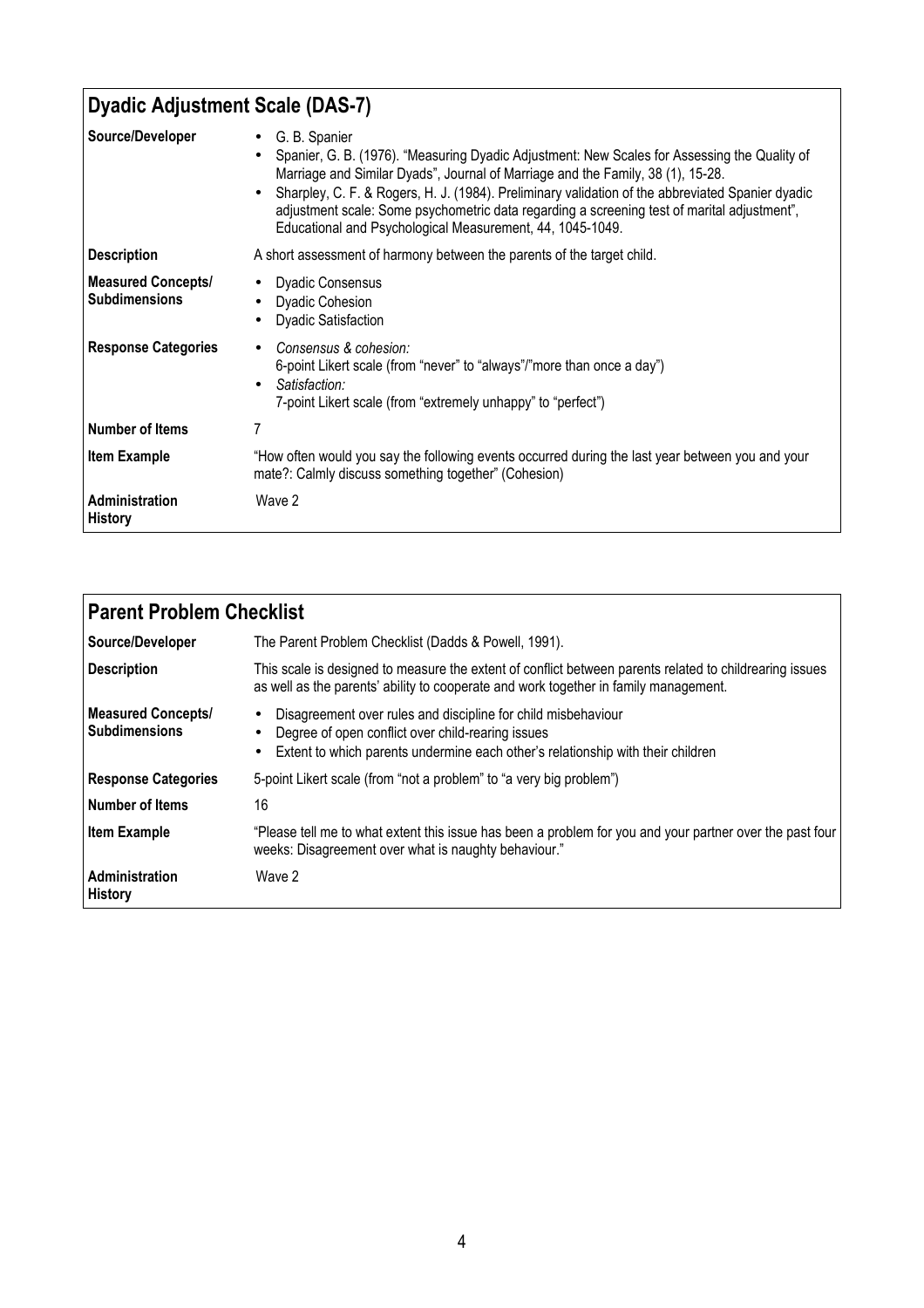| <b>Alabama Parenting Questionnaire</b>            |                                                                                                                                                                                                                                                                                                                                                                                                                                                                                                                                        |
|---------------------------------------------------|----------------------------------------------------------------------------------------------------------------------------------------------------------------------------------------------------------------------------------------------------------------------------------------------------------------------------------------------------------------------------------------------------------------------------------------------------------------------------------------------------------------------------------------|
| Source/Developer                                  | Shelton, K. K., Frick, P. J., & Wootton, J. (1996). "Assessment of parenting practices in families of<br>elementary school-age children", Journal of Clinical Child Psychology, 25(3), 317-329.                                                                                                                                                                                                                                                                                                                                        |
| <b>Description</b>                                | A comprehensive assessment of parenting practices                                                                                                                                                                                                                                                                                                                                                                                                                                                                                      |
| <b>Measured Concepts/</b><br><b>Subdimensions</b> | Six subscales:<br>1. Involvement<br>2. Positive parenting<br>3. Poor monitoring<br>4. Inconsistent discipline<br>5. Corporal punishment<br>6. "Other discipline"                                                                                                                                                                                                                                                                                                                                                                       |
| <b>Number of Items</b>                            | 40                                                                                                                                                                                                                                                                                                                                                                                                                                                                                                                                     |
| <b>Response Categories</b>                        | 5-point Likert scale (from "never" to "always")                                                                                                                                                                                                                                                                                                                                                                                                                                                                                        |
| <b>Item Examples</b>                              | "You play games or do other fun things with CHILD." (Involvement)<br>"You compliment CHILD when he/she does something well." (Positive parenting)<br>"CHILD is out with friends you don't know." (Poor monitoring)<br>"You threaten to punish CHILD and then do not actually punish him/her." (Inconsistent discipline)<br>"You spank CHILD with your hand when she/he has done something wrong."<br>(Corporal punishment)<br>• "You use time out, that is make him/her sit or stand in a corner, as a punishment." (Other discipline) |
| Administration<br><b>History</b>                  | Wave 1, Wave 2, Wave 3                                                                                                                                                                                                                                                                                                                                                                                                                                                                                                                 |

| <b>General Health Questionnaire (GHQ-12)</b> |                                                                                                                                                                                                                                                                                                                                                                                                                                                                                                                                                            |
|----------------------------------------------|------------------------------------------------------------------------------------------------------------------------------------------------------------------------------------------------------------------------------------------------------------------------------------------------------------------------------------------------------------------------------------------------------------------------------------------------------------------------------------------------------------------------------------------------------------|
| Source/Developer                             | Goldberg, D. P. (1978). The 12-item General Health Questionnaire (GHQ-12). Windsor: NFER-Nelson<br>Goldberg, D. P., Hillier, V.F. (1979). A scaled version of the General Health Questionnaire.<br>Psychological Medicine, 9 (1), 139-45<br>Vieweg, B. W., & Hedlund, J.L. (1983). The General Health Questionnaire (GHQ): A comprehensive<br>review. Journal of Operational Psychiatry, 14 (2), 74-81<br>Goldberg, D. P., Oldehinkel, T., Ormel, J. (1998). Why GHQ threshold varies from one place to<br>another. Psychological Medicine 28(4), 915-921. |
| <b>Adaptations</b>                           | Since the GHQ-12 uses two different answer scales and because interviewee's are handed answer<br>cards, for the ease of administration the original item sequence was changed in such a way that the<br>first six items can be answered with the first scale and the next six with the second scale.<br>Although the GHQ already exists in several of z-proso's target languages, it has been retranslated<br>for the purpose of the study. Accordingly, there may be some discrepancies between our and the<br>original translation.                      |
| <b>Description</b>                           | A brief assessment of maternal depression.                                                                                                                                                                                                                                                                                                                                                                                                                                                                                                                 |
| Number of Items                              | 12 <sup>2</sup>                                                                                                                                                                                                                                                                                                                                                                                                                                                                                                                                            |
| <b>Response Categories</b>                   | 4-point Likert scale (from "better than usual"/"not at all" to "much less than usual"/"much more than<br>usual")                                                                                                                                                                                                                                                                                                                                                                                                                                           |
| <b>Item Example</b>                          | "Have you recently felt that you are playing a useful part in things?"                                                                                                                                                                                                                                                                                                                                                                                                                                                                                     |
| <b>Administration</b><br><b>History</b>      | Wave 2                                                                                                                                                                                                                                                                                                                                                                                                                                                                                                                                                     |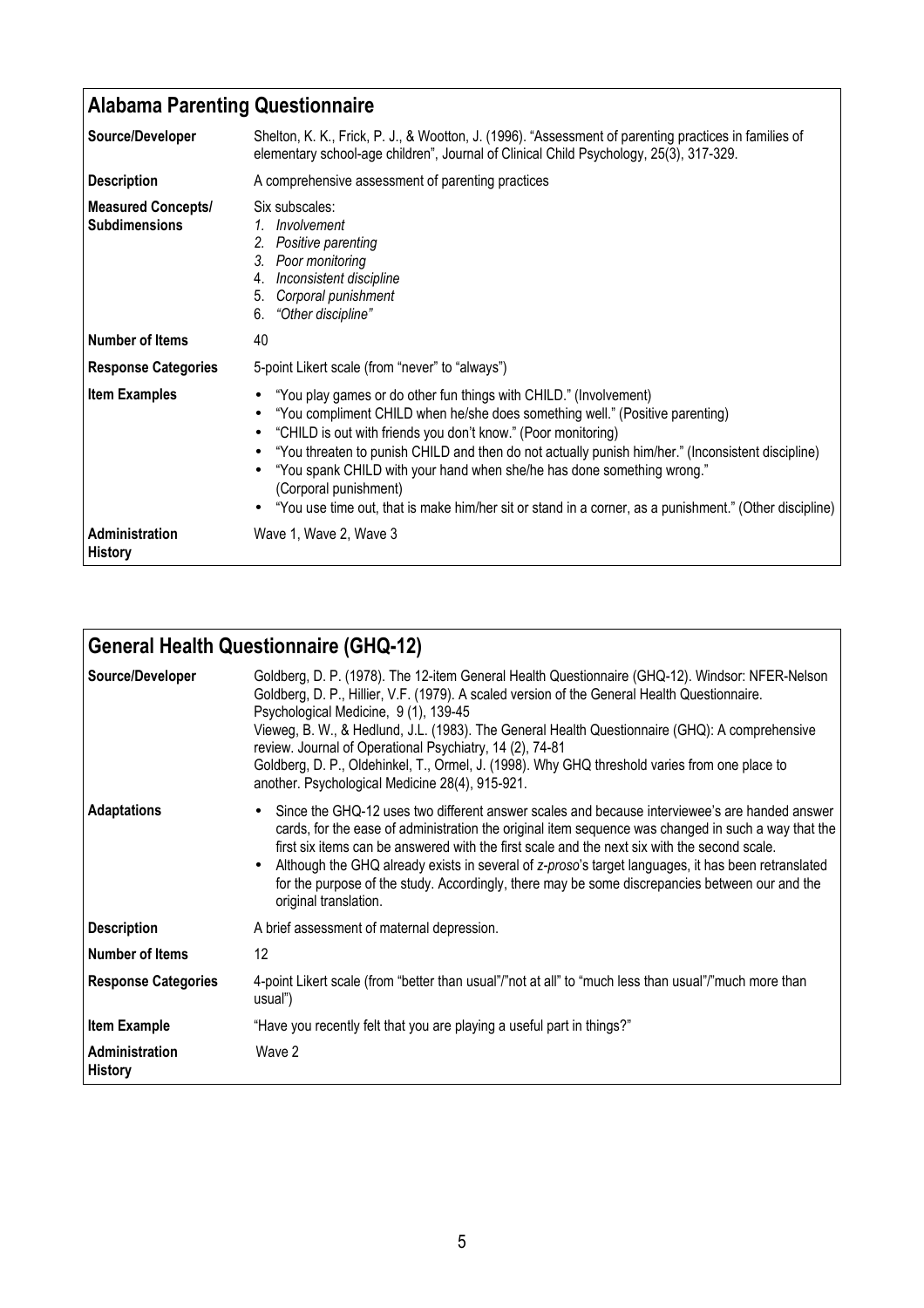| <b>Parental Self-Control</b>                      |                                                                                                                                                                                                                                                                                                                      |
|---------------------------------------------------|----------------------------------------------------------------------------------------------------------------------------------------------------------------------------------------------------------------------------------------------------------------------------------------------------------------------|
| Source/Developer                                  | Grasmick, H. G., Tittle, C. R., Bursik, R. J. J. & Arneklev, B. J. (1993). "Testing the Core Empirical<br>Implications of Gottfredson and Hirschi's General Theory of Crime", Journal of Research in Crime and<br>Delinquency, 30 (1), 5-29.                                                                         |
| <b>Adaptations</b>                                | The original Grasmick scale has been modified in several ways:<br>Subscales "Simple Tasks" and "Physical Activities" were skipped<br>The remaining four subscales are limited to three (instead of four) items each<br>Three items from Wikström's (Peterborough study) subscale "Guilt/Shame" have been added       |
| <b>Description</b>                                | A comprehensive assessment of the respondent's self-control as conceptualised by Gottfredson and<br>Hirschi in their "General Theory of Crime" (1990). Scales that were found to be only loosely related to<br>overall self-control in previous research were eliminated and the dimension of "Guilt & Shame" added. |
| <b>Measured Concepts/</b><br><b>Subdimensions</b> | Impulsivity/Lack of Gratification Deferral<br><b>Risk Seeking</b><br>Short Temper / Low Frustration Tolerance<br>Self-Centeredness<br>Guilt/Shame                                                                                                                                                                    |
| <b>Number of Items</b>                            | 15                                                                                                                                                                                                                                                                                                                   |
| <b>Response Categories</b>                        | 5-point Likert scale (from "strongly disagree" to "strongly agree")                                                                                                                                                                                                                                                  |
| <b>Item Example</b>                               | "Excitement and adventure are more important to him/her than security." (Risk seeking)                                                                                                                                                                                                                               |
| Administration<br><b>History</b>                  | Wave 2                                                                                                                                                                                                                                                                                                               |

| <b>Generalised Trust</b>         |                                                                                                                                 |
|----------------------------------|---------------------------------------------------------------------------------------------------------------------------------|
| Source/Developer                 | Rosenberg, Morris (1956) Misanthropy and Political Ideology. American Sociological Review, Vol. 21,<br>No. 6, 690-695.          |
| <b>Description</b>               | A short assessment of the interviewee's general trust beliefs                                                                   |
| Number of Items                  | 3                                                                                                                               |
| <b>Item Example</b>              | "Generally speaking, would you say that most people can be trusted or that you can't be too careful in<br>dealing with people?" |
| <b>Response Categories</b>       | Either of two answer-alternatives.                                                                                              |
| Administration<br><b>History</b> | Wave 2                                                                                                                          |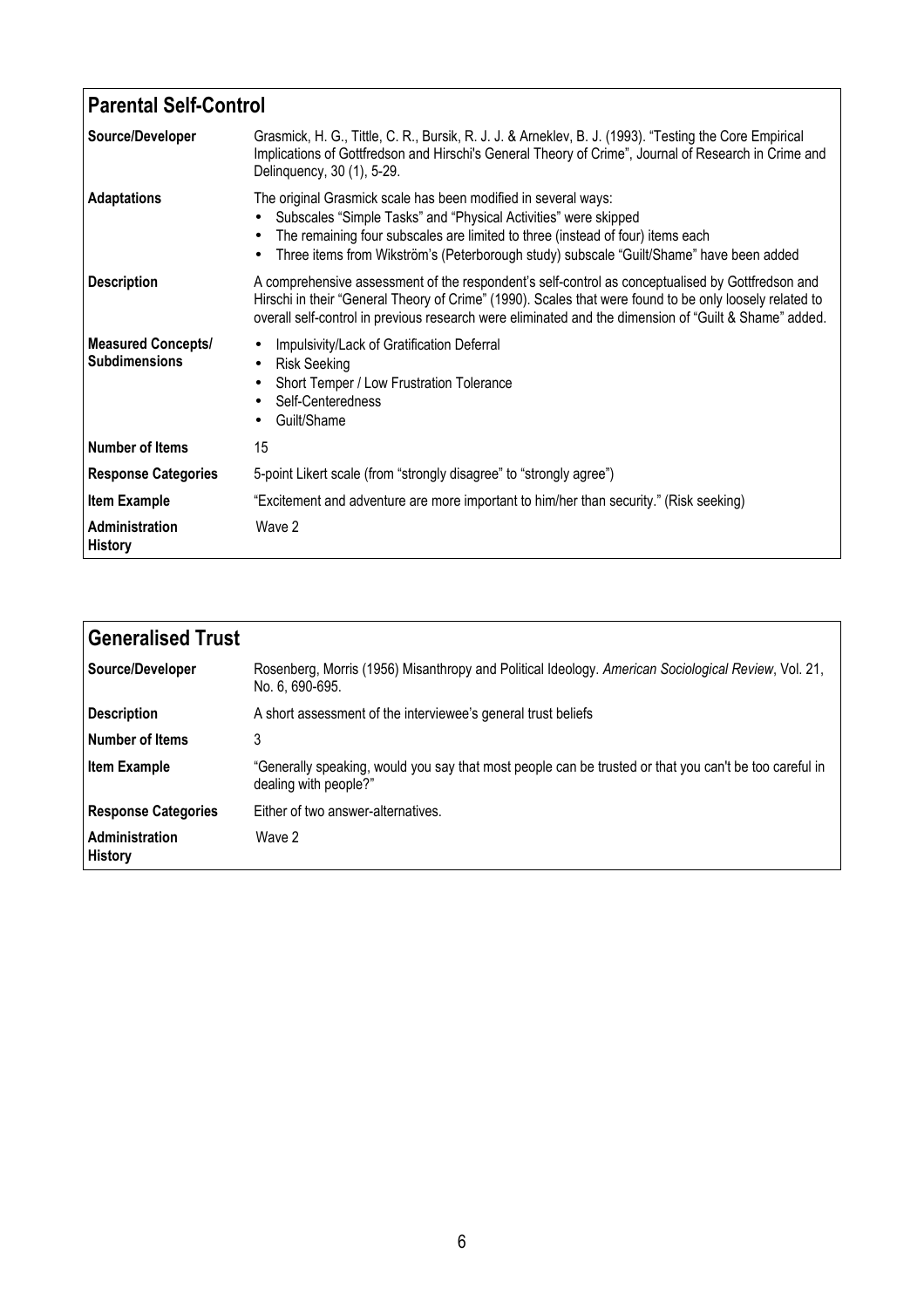| <b>Social Behaviour Questionnaire</b>             |                                                                                                                                                                                                                                                                                                                                                                                                                                                                                                                                                                                                                                                                                   |  |
|---------------------------------------------------|-----------------------------------------------------------------------------------------------------------------------------------------------------------------------------------------------------------------------------------------------------------------------------------------------------------------------------------------------------------------------------------------------------------------------------------------------------------------------------------------------------------------------------------------------------------------------------------------------------------------------------------------------------------------------------------|--|
| Source/Developer                                  | Richard E. Tremblay (Université de Montréal)<br>Tremblay, R. E., Loeber, R., Gagnon, C., Charlebois, P., Larivee, S. & LeBlanc, M. (1991).<br>$\bullet$<br>Disruptive boys with stable and unstable high fighting behavior patterns during junior elementary<br>school. Journal of Abnormal Child Psychology, 19, 285-300.                                                                                                                                                                                                                                                                                                                                                        |  |
| <b>Description</b>                                | A comprehensive assessment of the target child's social behaviour. Focuses also on prosociality, not<br>only on problem behaviour. As compared to the original scale the more recent version used in the z-<br>proso study also allows assessing subtypes of aggression, such as indirect, reactive, and instrumental<br>aggression. This measure is also repeatedly administered to teachers (paper-and-pencil) and - in an<br>adapted computer-based multimedia version - to the target children.                                                                                                                                                                               |  |
| <b>Measured Concepts/</b><br><b>Subdimensions</b> | <b>Prosocial Behaviour</b><br>1. Prosocial Behaviour (Helping, Empathy)<br>Internalising Problem Behaviour (not measured at Wave 2)<br>2. Anxiety<br>3. Depression<br>Attention-Deficit and Hyperactivity Disorder (ADHD) (not measured at Wave 2)<br>4. Attention Deficit<br>5. Hyperactivity<br>Non-Aggressive Externalising Problem Behaviour (not measured at Wave 2)<br>6. Non-Aggressive Conduct Disorder (Stealing, Lying, Vandalising)<br>7. Opposition/Defiance<br>Aggression<br>8. Physical Aggression<br>9. Indirect Aggression<br>10. Instrumental Aggressions/Dominance<br>11. Reactive Aggression<br>Psychopathy<br>12. Cruelty to Animals (as a psychopathy proxy) |  |
| <b>Number of Items</b>                            | 32 (of 55)                                                                                                                                                                                                                                                                                                                                                                                                                                                                                                                                                                                                                                                                        |  |
| <b>Response Categories</b>                        | 5-point Likert scale (from "never" to "very often")                                                                                                                                                                                                                                                                                                                                                                                                                                                                                                                                                                                                                               |  |
| <b>Item Examples</b>                              | "CHILD kicks, bites, hits other children." (Physical Aggression)<br>• "CHILD listens to others' points of view." (Prosociality)                                                                                                                                                                                                                                                                                                                                                                                                                                                                                                                                                   |  |
| Administration<br><b>History</b>                  | Wave 1, Wave 2 (except scales "Internalising Problem Behaviour", "ADHD" and "Indirect Aggression"),<br>Wave 3                                                                                                                                                                                                                                                                                                                                                                                                                                                                                                                                                                     |  |

| Social Desirability Scale                         |                                                                                                                                                                                                                                                                                                                                                                                     |
|---------------------------------------------------|-------------------------------------------------------------------------------------------------------------------------------------------------------------------------------------------------------------------------------------------------------------------------------------------------------------------------------------------------------------------------------------|
| Source/Developer                                  | z-proso Project Team                                                                                                                                                                                                                                                                                                                                                                |
| <b>Description</b>                                | An exploratory scale aimed at detecting tendencies toward socially desired answers. Given the focus of<br>the interview on parenting issues and on child problem behaviour it consists in a series of statements<br>related to these domains that need to be answered with yes or no. Items are worded in such a way that<br>the socially desirable answer option is most unlikely. |
| <b>Measured Concepts/</b><br><b>Subdimensions</b> | Preliminary EFA and tests of convergent validity suggest that 4 out of the 8 substantial items work as<br>measures of social desirability.                                                                                                                                                                                                                                          |
| l Number of Items                                 | 12 (8 substantial $+$ 4 filler items)                                                                                                                                                                                                                                                                                                                                               |
| <b>Response Categories</b>                        | Yes/No                                                                                                                                                                                                                                                                                                                                                                              |
| <b>Item Example</b>                               | "When your child was about 3 to 5 years old, he\she always obeyed you."                                                                                                                                                                                                                                                                                                             |
| <b>Administration</b><br><b>History</b>           | Wave 2                                                                                                                                                                                                                                                                                                                                                                              |